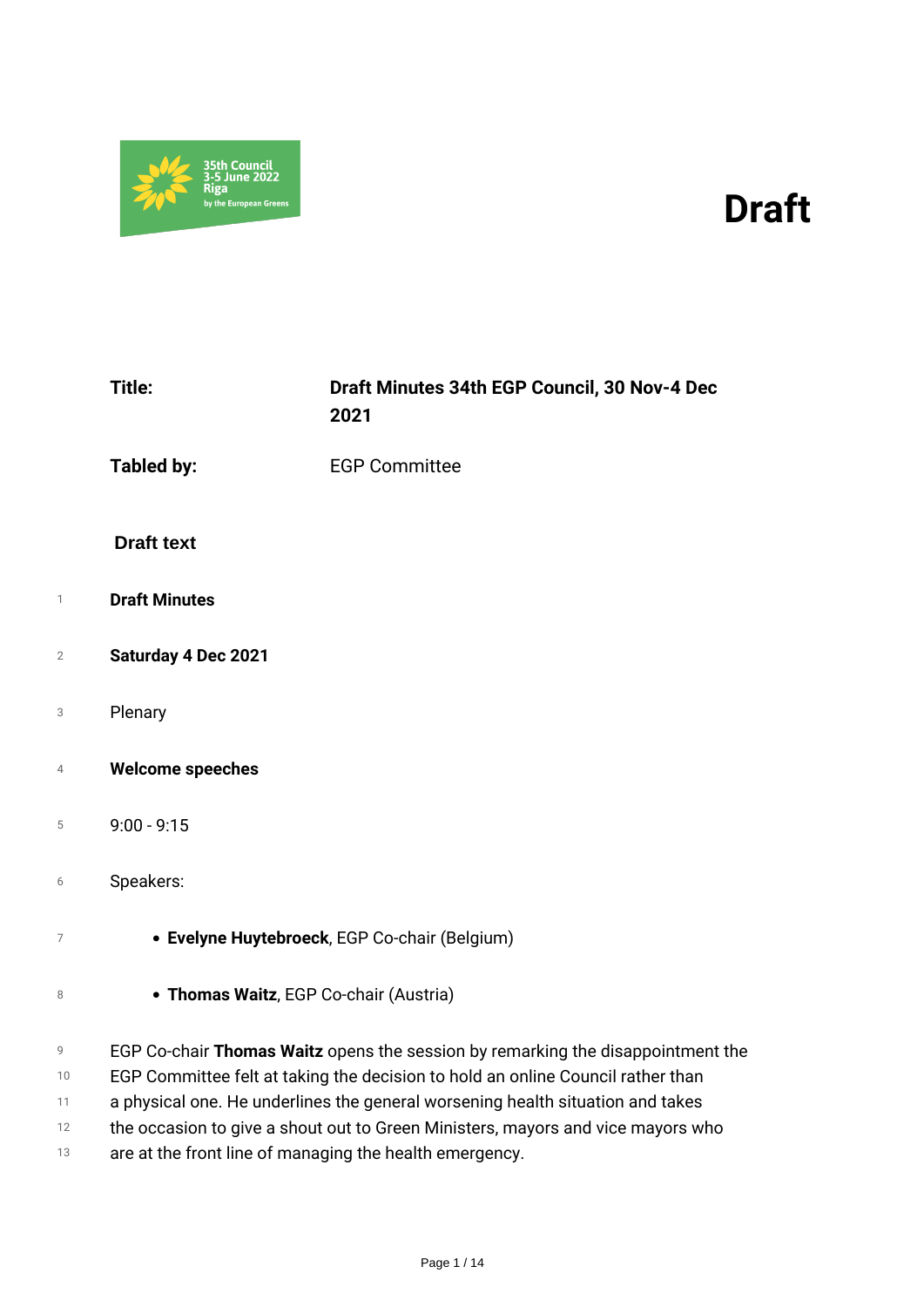- *14 He remarks that the original decision to hold the Council in Budapest was linked*
- *15 to the rule of law situation in Hungary, where EU fundamental values are at*
- *16 stake. He calls on Greens to fight to restore and protect these values.*
- *17 He concludes by wishing good luck to the entire democratic opposition in Hungary*
- *18 (including EGP member party LMP and partner Párbeszéd) who is joining forces*
- *19 for the upcoming elections to defend democracy.*
- *20 21 22 23 24 EGP Co-chair Evelyne Huytebroeck takes the floor. She recalls that Greens are in government in several countries, the most recent being the Scottish and German ones. In particular, she remarks that Germany will be an important opportunity for Greens the world over. She admits there are challenges for Greens in government especially when not in majority, but underlines the important role*
- *25 they can play, for instance when Green Ministers cooperate in the EU Council*
- *26 meetings, cooperation which the EGP is facilitating, jointly with Greens/EFA in*
- *27 the EP.*
- *28 She remarks the importance of EGP's cooperation with Green member parties at*
- *29 all levels. She claims Greens wish to become the first-choice party for*
- *30 citizens.*
- *31 She mentions the recent COP26 and the presence of the Green family in Glasgow.*
- *32 She discusses how the climate crisis is strictly linked to the ongoing pandemic,*
- *33 to the refugee crisis, and that a fight against climate change is also a fight*
- *34 for social and economic justice, as well as international cooperation.*
- *35 She concludes by stating the European Greens' clear commitment to continue*
- *36 this fight both in institutions and on the streets, alongside citizens, together*
- *37 38 with Green member parties and partners. She thanks the participants and EGP staff.*
- *<sup>39</sup> Plenary*
- *<sup>40</sup> Compromise Amendments Session 7 (CAS)*
- *<sup>41</sup> 9:15 10:00*
- *<sup>42</sup> Moderators:*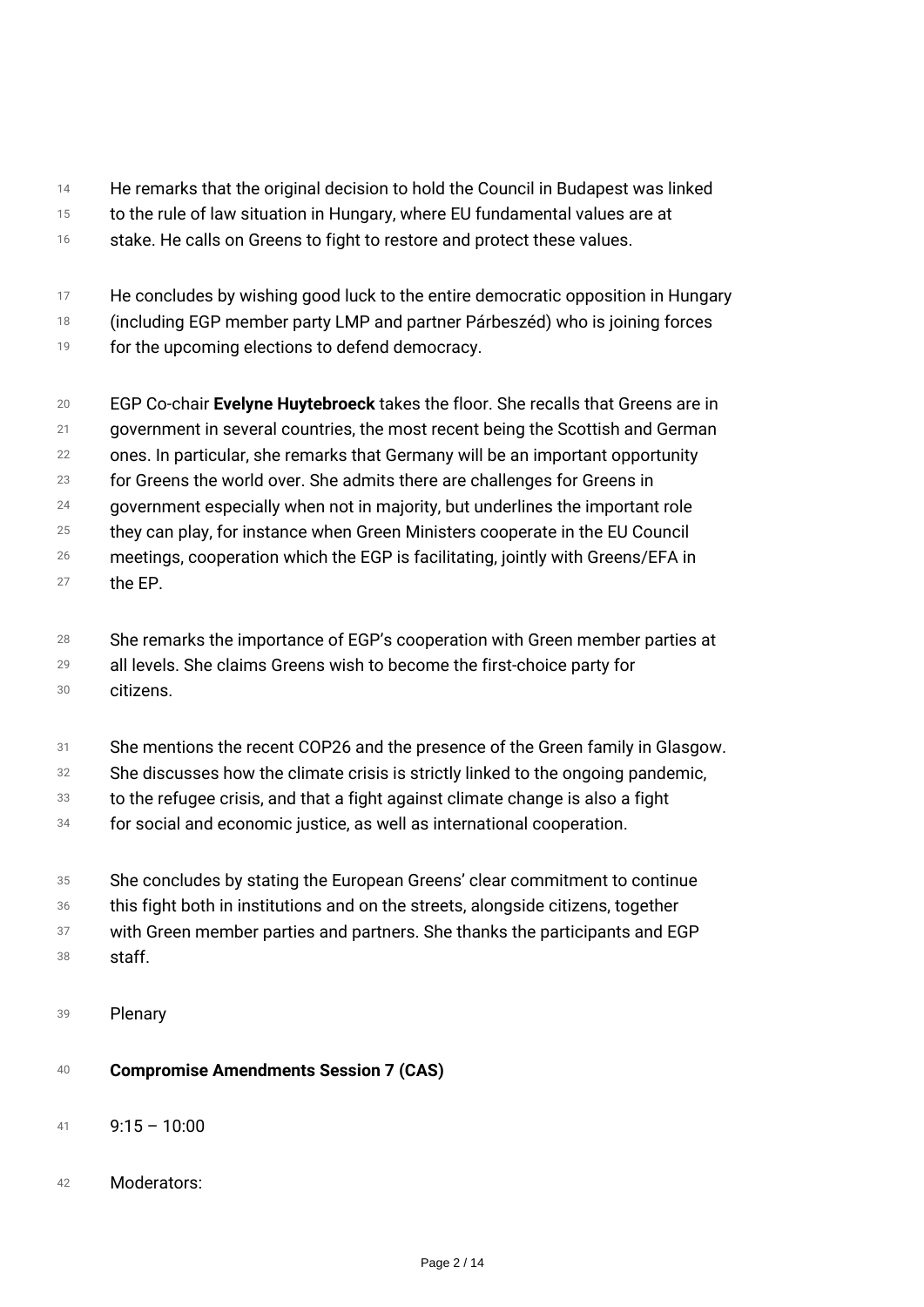## *<sup>43</sup> Mar Garcia, EGP Secretary General (Spain) <sup>44</sup> Mélanie Vogel, EGP Committee member (France)*

- *45 Mar Garcia welcomes participants and explains that during the CAS 7, delegates*
- *46 will be given the chance to speak in favour or against specific amendments to be*
- *47 voted, as it is not technically possible to do so during the voting session.*
- *48 She announces that the Andorran Green Party withdrew their membership and that*
- *49 the suspension of voting rights for Partidul Verde (Romania) has been*
- *50 terminated, as their legal situation has been restored. This means that the*
- *51 actual number of allocated votes amounts to 124.*
- *52 She concludes, mentioning that regular relations with the member parties were*
- *53 upheld even if mainly online, and that the 2021 European Ideas Lab (EIL) was*
- *54 successfully held physically in Milan, as well as the Balkan meeting in*
- *55 Montenegro.*
- *56 Mélanie Vogel announces that a compromise has been found for amendment 3 on the*
- *57 emergency resolution on the humanitarian crisis at the Polish-Belarusian border*
- *58 (R12). Leaving two votes on the compromise texts for Amendments 10 and 14 in*
- *59 Resolution 03 on Western Balkans. She reiterates that delegates will take the*
- *60 floor to speak in favour or against amendments during CAS 7.*

## *<sup>61</sup> Compromise text for Amendment 10 tabled by Bündnis 90/Die Grünen (Germany)*

- *62 Terry Reintke (Germany) speaks in favour of the compromise text, to acknowledge*
- *63 steps made by Albania and North Macedonia, and to push the EU to actively engage*
- *64 with the whole Western Balkans region for reasons of stability and the EU's*
- *65 credibility.*
- *66 Zaritsa Dinkova (Bulgaria) speaks against, as the word "directly" is*
- *67 considered unacceptable on the basis of the European Council procedures. She*
- *68 69 also remarks that North Macedonia does not ensure fundamental rights of citizens of Bulgarian self-identity.*
- *70 Ana Ugrinska (North Macedonia)is given the floor to remark the wish not to*
- *71 discuss human rights issues in the current setting.*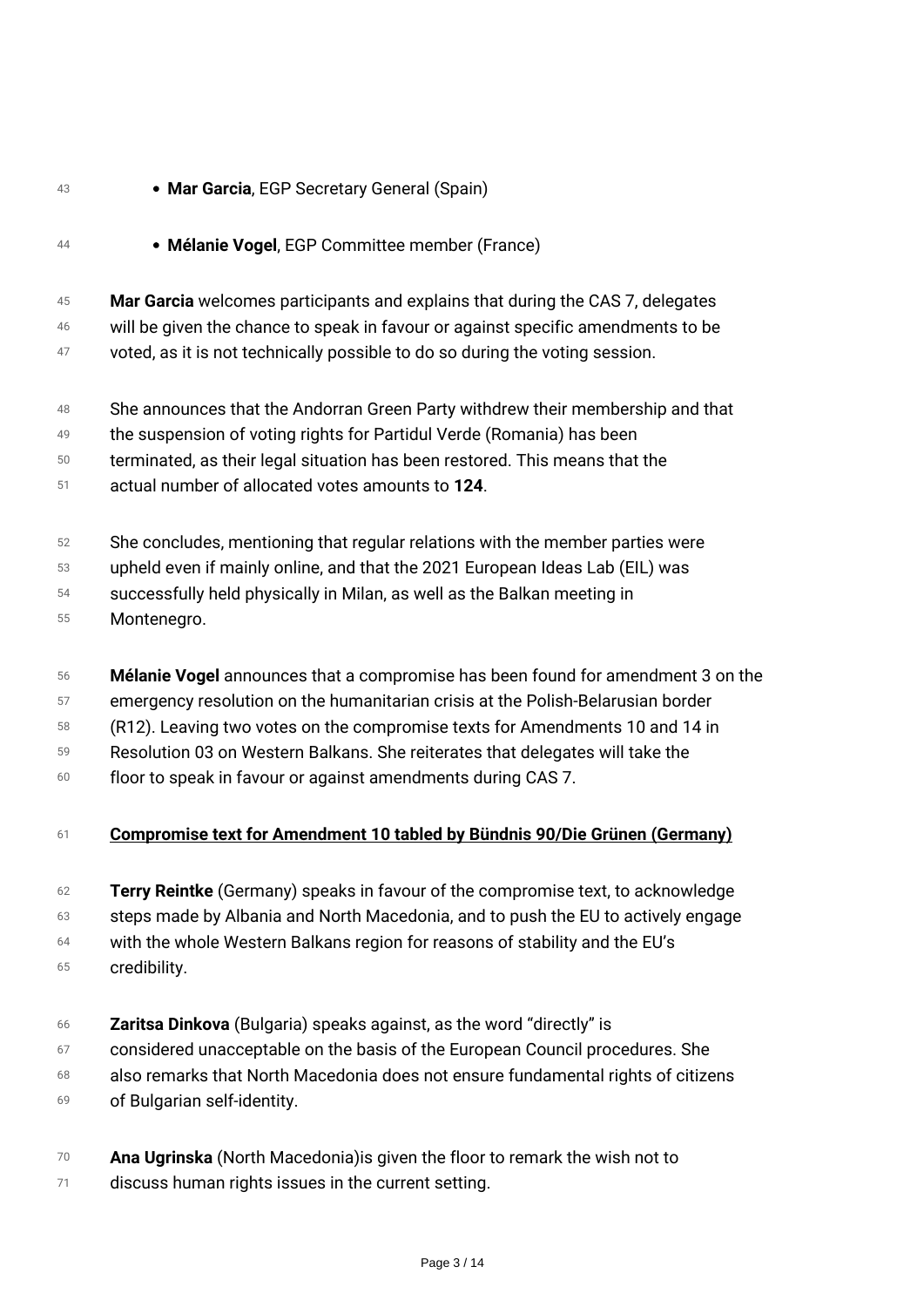| 72       | <b>Compromise text for Amendment 14 by GroenLinks (Netherlands)</b>                                                       |
|----------|---------------------------------------------------------------------------------------------------------------------------|
| 73<br>74 | Elias Papatheodorou (Greece) speaks in favour, to send a signal that Greens<br>should support the positive steps forward. |
|          |                                                                                                                           |
| 75       | Zaritsa Dinkova (Bulgaria) speaks against and flags that the word                                                         |
| 76       | "bilaterally" is problematic for the Bulgarian Greens.                                                                    |
| 77       | Dobromira Grigorova (Bulgaria) is given the floor to remark that the Bulgarian                                            |
| 78       | Greens will opt out of the resolution if the two compromise amendments are                                                |
| 79       | adopted in the voting session.                                                                                            |
| 80       | R12 - Emergency resolution on the humanitarian crisis at the Polish-Belarusian                                            |
| 81       | border                                                                                                                    |
| 82       | Mélanie Vogel shares the compromise text on the screen for Amendment 3 tabled                                             |
| 83       | by GroenLinks (Netherlands), as formulated jointly by GroenLinks and the                                                  |
| 84       | Austrian Greens.                                                                                                          |
|          |                                                                                                                           |
| 85       | Plenary                                                                                                                   |
| 86       | <b>Financial reporting and Activity Plan 2022</b>                                                                         |
| 87       | $10:00 - 10:30$                                                                                                           |
|          |                                                                                                                           |
| 88       | Speakers:                                                                                                                 |
| 89       | • Mar Garcia, EGP Secretary General (Spain)                                                                               |
| 90       | • Ute Michel, EGP Treasurer (Germany)                                                                                     |
| 91       | Ute Michel presents the draft budget 2022. She starts by saying that the                                                  |
| 92       | budgetary year 2021 was again dominated by the impact of the Covid pandemic. We                                           |
| 93       | continued implementing online activities and improved the online experience for                                           |
| 94       | participants. The number of staff was increased by recruiting a dedicated                                                 |
| 95       | digital team as planned and budgeted, and organised two physical events (EIL in                                           |

- *digital team as planned and budgeted, and organised two physical events (EIL in*
- *96 Milan; Balkan Network meeting). The Committee continued having online Committee*
- *97 meetings throughout the year. As can be seen in the draft Activity Plan 2022, we*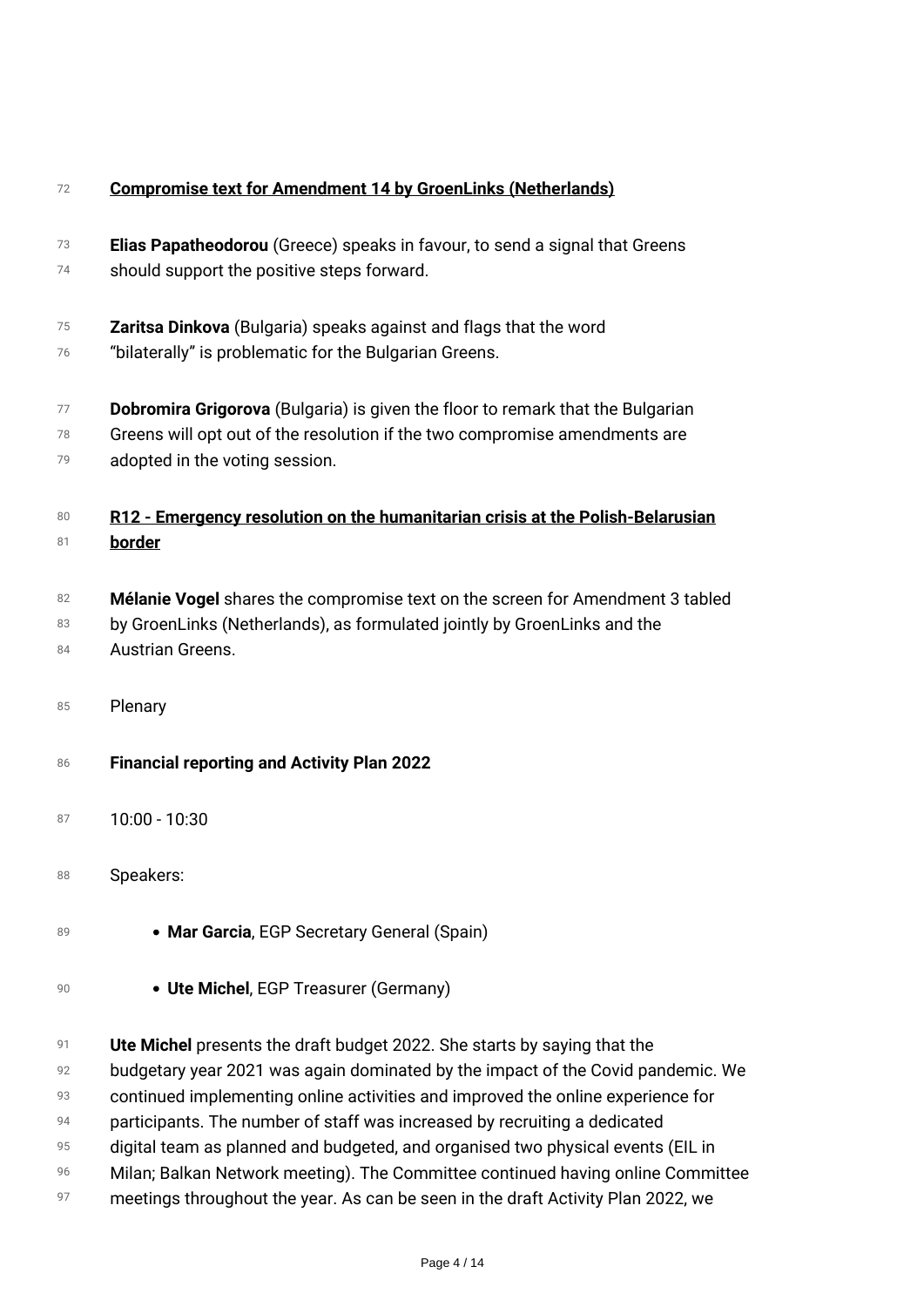- *98 99 are taking forward the best of both worlds with both digital activities and physical events next year. The draft budget 2022 was built accordingly.*
- *100 She continues that this is the second budget after 2021 with a considerable*
- *101 carry-over from the previous year, and like 2021, we are presenting our total*
- *102 budget 2022 in two parts: the core budget for the EP grant application 2021 and*
- *103 the carry-over budget, consisting of additional expenditure based on the unspent*
- *104 amount we carry over from 2020/21, with additional own resources to fund this.*
- *105 The budget is balanced with a total of 7.472.934 EUR income and expenditure. The*
- *106 income consists of the EP grant of 4,47 Mio EUR, a carry-over from 2021 of 2,1*
- *107 Mio EUR (estimation from mid-October) and a withdrawal from funds of 233.000 EUR*
- *108 (of which 225.000 EUR from the Congress Fund and 8.000 EUR from the Operational*
- *109 Reserve). There will be a provision to the Campaign Fund of 100.000 EUR.*
- *110 111 All other funds remain unchanged. The new total in funds will be 773.997 EUR (2021: 906.997 EUR)*
- *112 Income from membership fees will be 485.000 EUR (2021: 481.000 EUR), with the*
- *113 fees being similar for most parties as in 2021. Ute points to the separate*
- *114 document on the membership fees with details for each member party. Minor*
- *115 adjustments due to changes in the economic coefficient for some countries and*
- *116 some bigger changes due to good or bad election results were accounted for. She*
- *117 holds that the current membership fee structure is working well overall.*
- *118 Ute finally informs that there is currently some uncertainty over the*
- *119 contributions from our non-EU member parties.*
- *120 121 There have not been any amendments submitted to the financial documents to be voted on, and the FAB issued a positive statement on the draft budget.*
- *122 123 Hence, the Committee proposes to the 34th EGP Council to adopt the draft budget 2022, including:*
- *124 - withdrawing 225.000 EUR from the Congress Fund and 8.000 EUR from the*
- *125 Operational Reserve,*
- *126 - putting 100.000 EUR into the Campaign Fund,*
- *127 - adopting the draft membership fees 2022 as proposed.*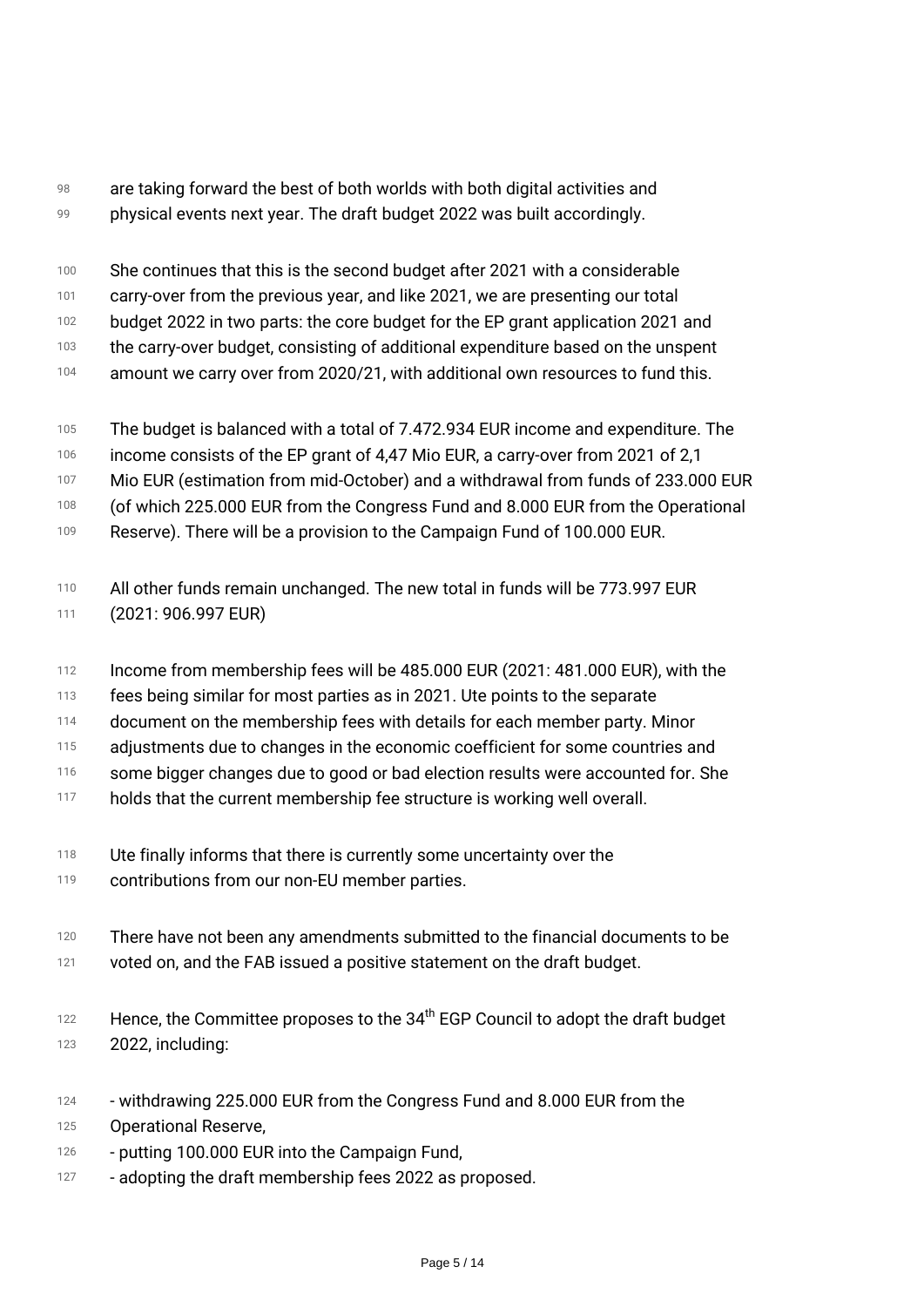- *128 Mar Garcia gives the floor to EGP Committee member Oras Tynkkynen (Finland)about*
- *129 the resolutions discussed in the CAS sessions 2, 4 and 6 he chaired. He asks the*
- *130 delegates to read the proposed consolidated resolution texts, as there may be*
- *131 textual and grammar changes.*
- *<sup>132</sup> Mar Garcia presents the Activity Plan 2022, which has received no amendments.*
- *133 She states that the EGP has the will to resume physical events but also foster*
- *134 online activities. The EGP will invest in further Policy Lab initiatives and in*
- *135 the Local Councilors project, including the online platform and a conference in*
- *136 Valencia.*
- *137 She mentions that the Greens in Government project will continue, jointly with*
- *138 Greens/EFA in EP, and that there will be a Party Leaders' Meeting taking place*
- *139 online after the winter break.*
- *140 She informs that the Climate and the Green Recovery campaigns will continue, and*
- *141 that there will be a trans-feminist campaign as well (jointly with the*
- *142 Federation of Young European Greens). Other projects that will continue include*
- *143 the research project on the European Green electorate, the fundraising project,*
- *144 Tilt!, European Ideas Lab (jointly with Greens/EFA in EP), networks, the Green*
- *145 Talking Heads podcasts, the Green Screens project. She adds that the EGP is in*
- *146 process of revamping its website.*
- *147 She concludes that the EGP will start to get ready for the 2024 EU elections,*
- *148 and that it will continue its cooperation with partners (Federation of Young*
- *149 European Greens, Green European Foundation, Greens/EFA), as well as its*
- *150 engagement with the European Movement International.*
- *<sup>151</sup> The delegates are asked to go to the online voting platform.*
- *<sup>152</sup> Plenary*
- *<sup>153</sup> Voting Session*
- *<sup>154</sup> 10:45 13:30*
- *<sup>155</sup> Moderators:*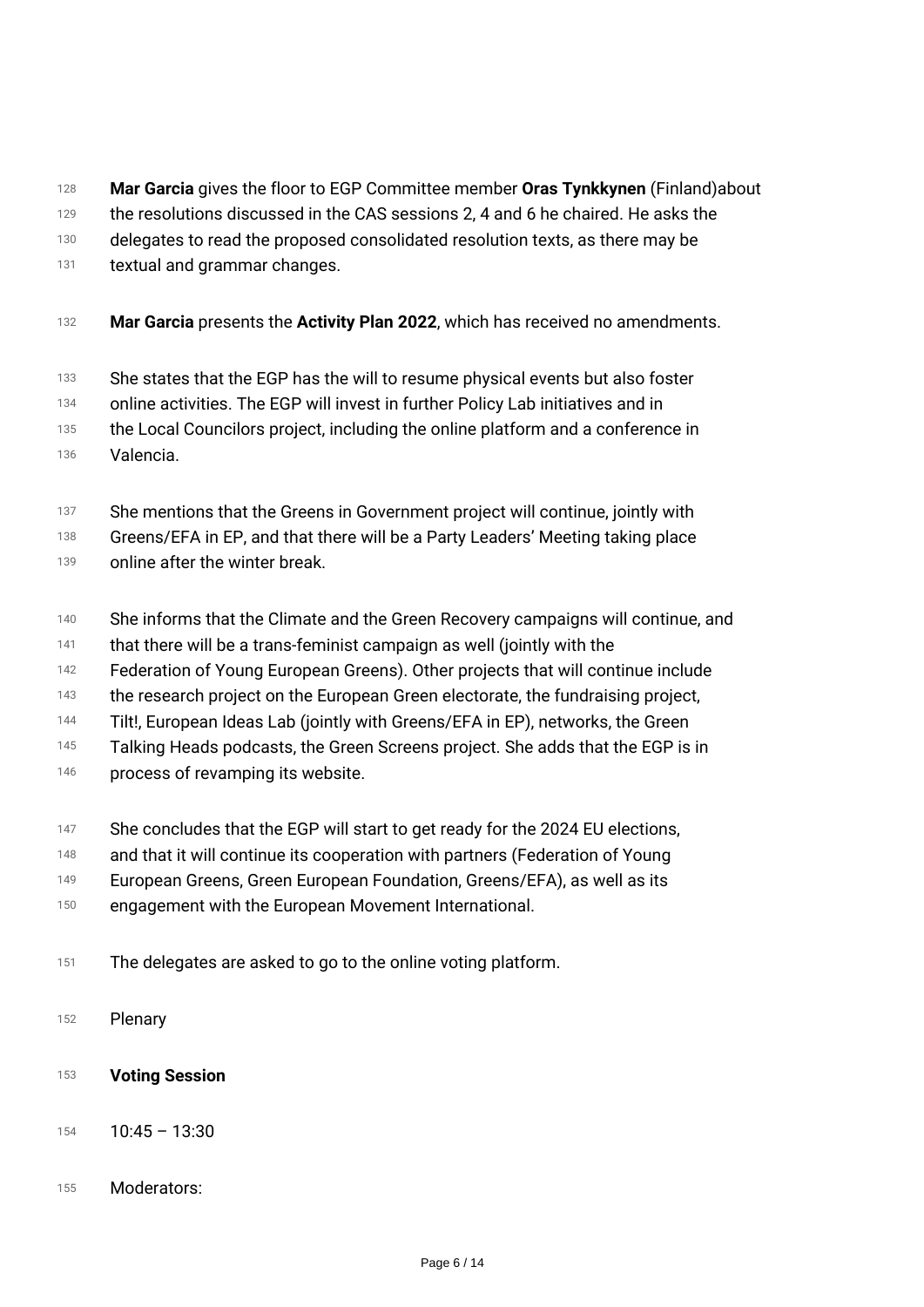### *<sup>156</sup> Mar Garcia, EGP Secretary General (Spain) <sup>157</sup> Mélanie Vogel, EGP Committee member (France) 158 159 160 Mar Garcia informs the participants about the chat option and technical support available. Then she calls for a test vote, resulting in 107 votes cast. She explains the technical voting functionalities of the new platform. 161 162 163 She announces that the allocated votes are 124 after the acknowledgment of the withdrawal of the membership of the Andorran Greens, and the restoring of the vote of the Romanian Greens, as announced in CAS 7. 164 165 166 167 She calls for a quorum test vote: 106 votes cast. She states the majorities to be applied: a simple majority amounts to 63 votes; 3/4 of the allocated votes amount to 93 votes (75%); 2/3 of the allocated votes amount to 83 votes (66.6%). The quorum is reached. <sup>168</sup> 34th Online Council meeting rules 169 170 171 Mar Garcia opens the vote on Amendment 1 tabled by the EGP Committee and accepted in the CAS. Result: 109 votes cast, 109 in favour, 0 abstentions, 0 against. The amendment is accepted unanimously.*

- *172 Mar Garcia opens the vote on the 34th Online Council meeting rules as amended.*
- *173 Result: 109 votes cast, 109 in favour, 0 abstentions, 0 against. The 34th Online*
- *174 Council meeting rules as amended are adopted unanimously.*
- *<sup>175</sup> Updated Membership List (Annex B of the EGP Statutes)*
- *176 Mar Garcia remarks that the main changes in the membership list concern the name*
- *177 change of Federazione dei Verdi (Italy) into Europa Verde – Verdi; the*
- *178 addition of Catalunya en Comú (Spain) as candidate member party; membership*
- *179 withdrawal of the Andorran Green Party and changes in the list of Special*
- *180 Members. She adds that the required majority is 3/4 of the cast votes.*
- *181 Mar Garcia opens the vote on the updated Membership List (Annex B) as presented.*
- *182 Results: 111 votes cast, 111 in favour, 0 abstentions, 0 against. The updated*
- *183 Membership List (Annex B) is adopted as presented unanimously.*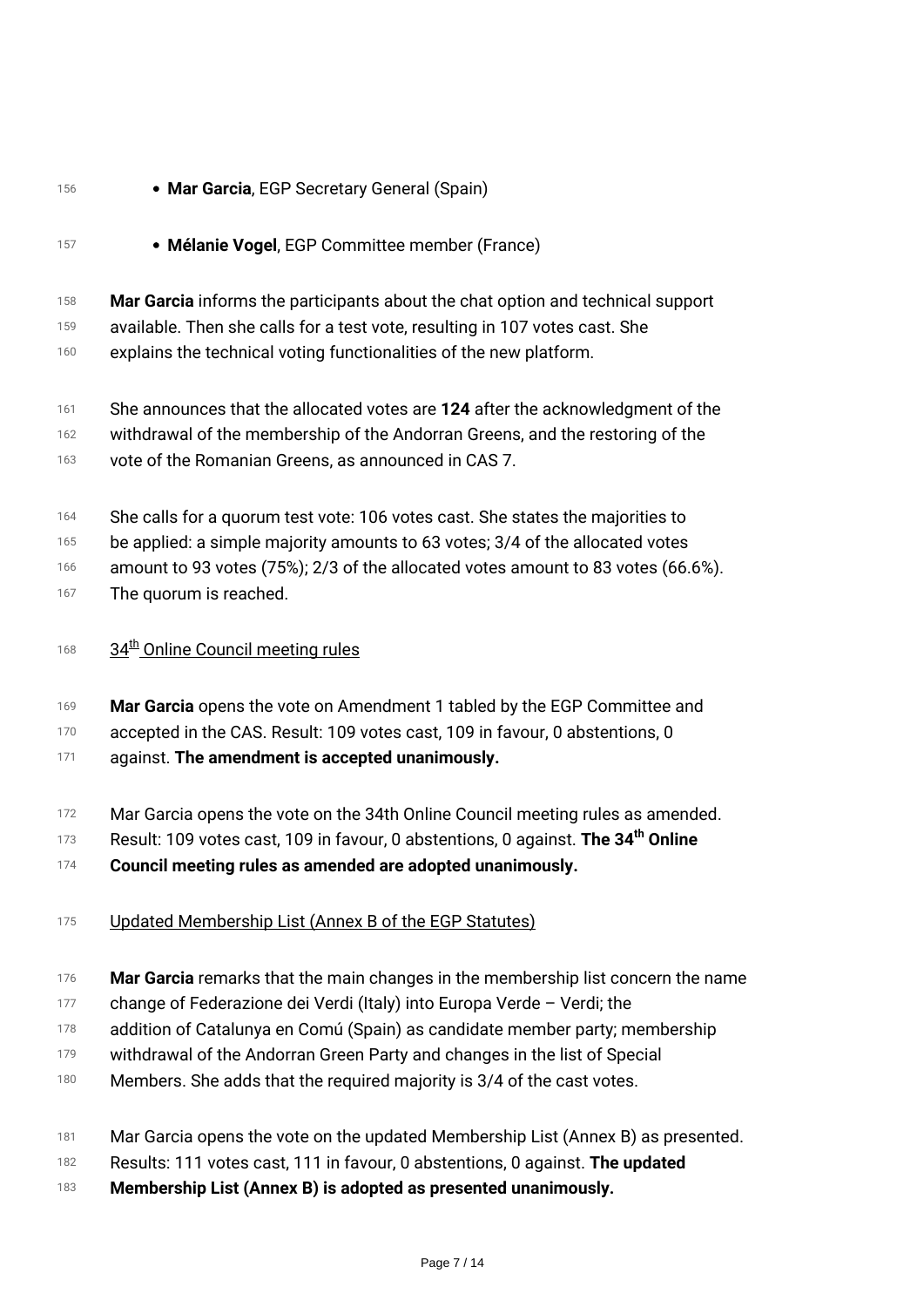## *<sup>184</sup> Draft Minutes of the 33rd Online EGP Council, 25-29 May 2021*

- *185 186 Mar Garcia opens the vote on Amendment 1 tabled by Miljöpartiet de gröna (Sweden) and accepted in the CAS. Results: 112 votes cast, 110 in favour, 2*
- *187 abstentions, 0 against. The amendment is accepted.*
- *188 Mar Garcia opens the vote on the draft minutes of the 33rd online EGP Council as*
- *189 amended. Results: 110 votes cast, 109 in favour, 1 abstention, 0 against. The*
- *190 draft minutes of the 33rd online EGP Council as amended are adopted.*
- *<sup>191</sup> Update of the EGP Rule Book on physical Council proceedings*
- *192 Mar Garcia opens the vote on the EGP Committee update of the EGP Rule Book on*
- *193 physical Council proceedings as presented. Results: 115 votes cast, 113 in*
- *194 favour, 2 abstentions, 0 against. The update to the EGP Rule Book on physical*
- *195 Council proceedings as presented is adopted.*
- *<sup>196</sup> Online Meeting Rules (Annex P)*
- *197 Mar Garcia opens the vote on Online meeting rules (Annex P) for the EGP Rule*
- *198 Book as presented. Results: 115 votes cast, 114 in favour, 1 abstention, 0*
- *199 against. The Online meeting rules (Annex P) as presented are adopted.*
- *<sup>200</sup> Finances package Budget and Membership Fees 2022*
- *201 Mar Garcia opens the vote on Budget and Membership Fees 2022 as presented.*
- *202 203 Results: 116 votes cast, 115 in favour, 1 abstention, 0 against. The Budget and Membership Fees 2022 as presented are adopted.*
- *<sup>204</sup> Activity Plan 2022*
- *205 Mar Garcia opens the vote on the Activity Plan 2022 as presented. Results: 115*
- *206 207 votes cast, 115 in favour, 0 abstentions, 0 against. The Activity Plan 2022 as presented is adopted unanimously.*
- *208 209 Mar Garcia hands the moderation to Mélanie Vogel to chair the voting of the resolutions.*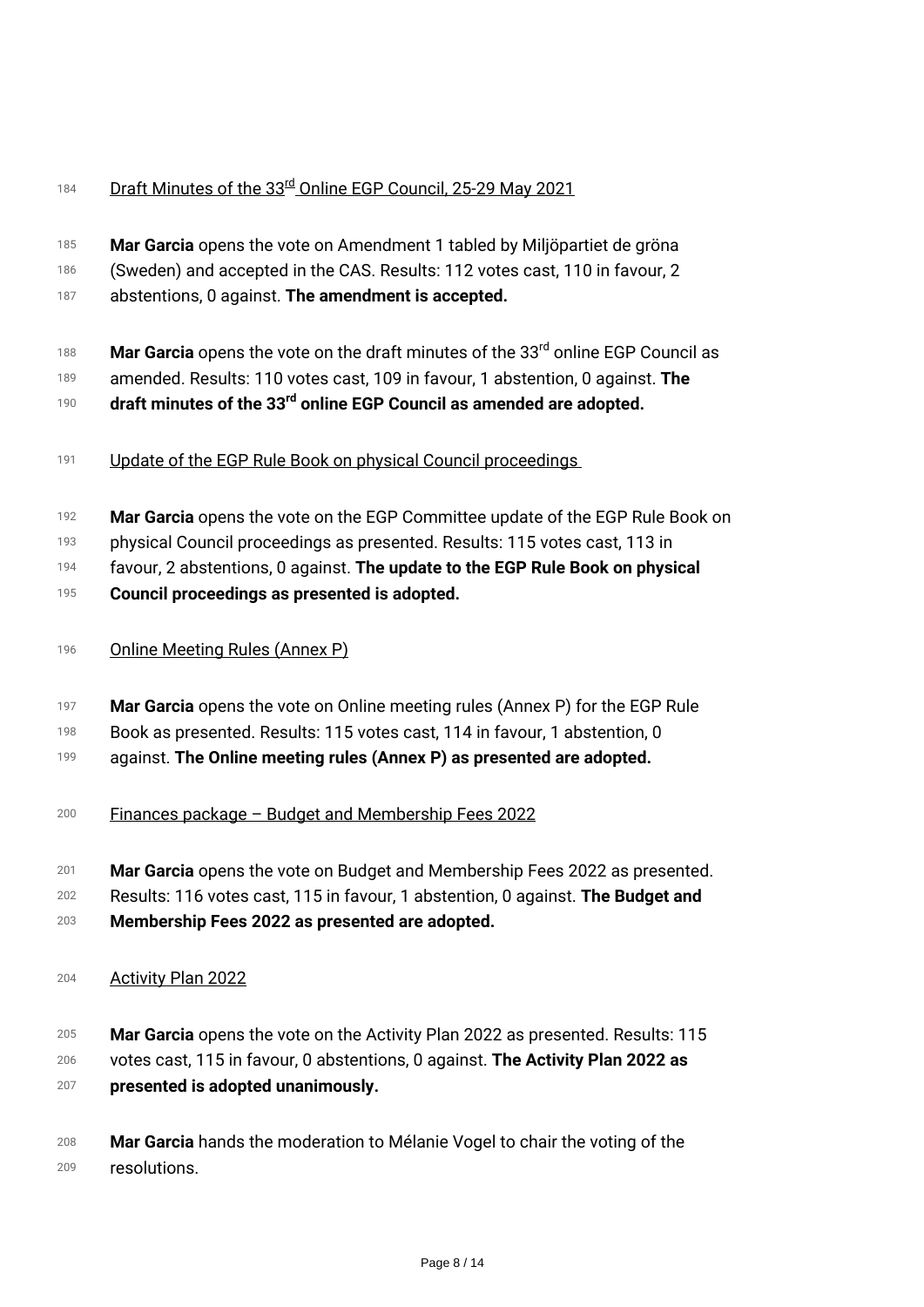#### *210 211 R01 Resolution "Anti-corruption, transparency and participation need to be at the heart of distributing EU funds"*

- *212 Mélanie Vogel calls for a bloc vote on amendments compromised in CAS. Results:*
- *213 119 votes cast, 119 in favour, 0 abstentions, 0 against. The compromise*
- *214 amendments to the resolution "Anti-corruption, transparency and participation*
- *215 need to be at the heart of distributing EU funds" are accepted unanimously.*
- *216 Mélanie Vogel opens the vote on the final text of the resolution as amended.*
- *217 Results: 119 votes cast, 119 in favour, 0 abstentions, 0 against. The resolution*
- *218 "Anti-corruption, transparency and participation need to be at the heart of*
- *219 distributing EU funds" as amended is adopted unanimously.*
- *<sup>220</sup> R02 Resolution "A common position on Afghanistan"*
- *221 Mélanie Vogel calls for a bloc vote on amendments compromised in CAS. Results:*
- *222 116 votes cast, 0 abstentions, 0 against. The compromise amendments to the*
- *223 resolution "A common position on Afghanistan" are accepted unanimously.*
- *224 Mélanie Vogel opens the vote on the final text of the resolution as amended.*
- *225 Results: 117 votes cast, 0 abstentions, 0 against. The resolution "A common*
- *226 position on Afghanistan" as amended is adopted unanimously.*
- *227 228 R03 Resolution "Upholding the prospect of EU integration of the Western Balkans"*
- *229 Mélanie Vogel calls for a bloc vote on compromise amendments and already*
- *230 accepted in CAS. Results: 119 votes cast, 119 in favour, 0 abstentions, 0*
- *231 against. The compromise amendments to the resolution "Upholding the prospect*

*232 of EU integration of the Western Balkans" already accepted in CAS are accepted*

- *233 unanimously.*
- *234 Mélanie Vogel opens the vote on the compromise text for Amendment 10 tabled by*
- *235 Bündnis 90/Die Grünen (DE). Results: 117 votes cast, 109 in favour, 7*
- *236 abstentions, 1 against. The compromise text for Amendment 10 to the resolution*
- *237 "Upholding the prospect of EU integration of the Western Balkans" is*
- *238 accepted.*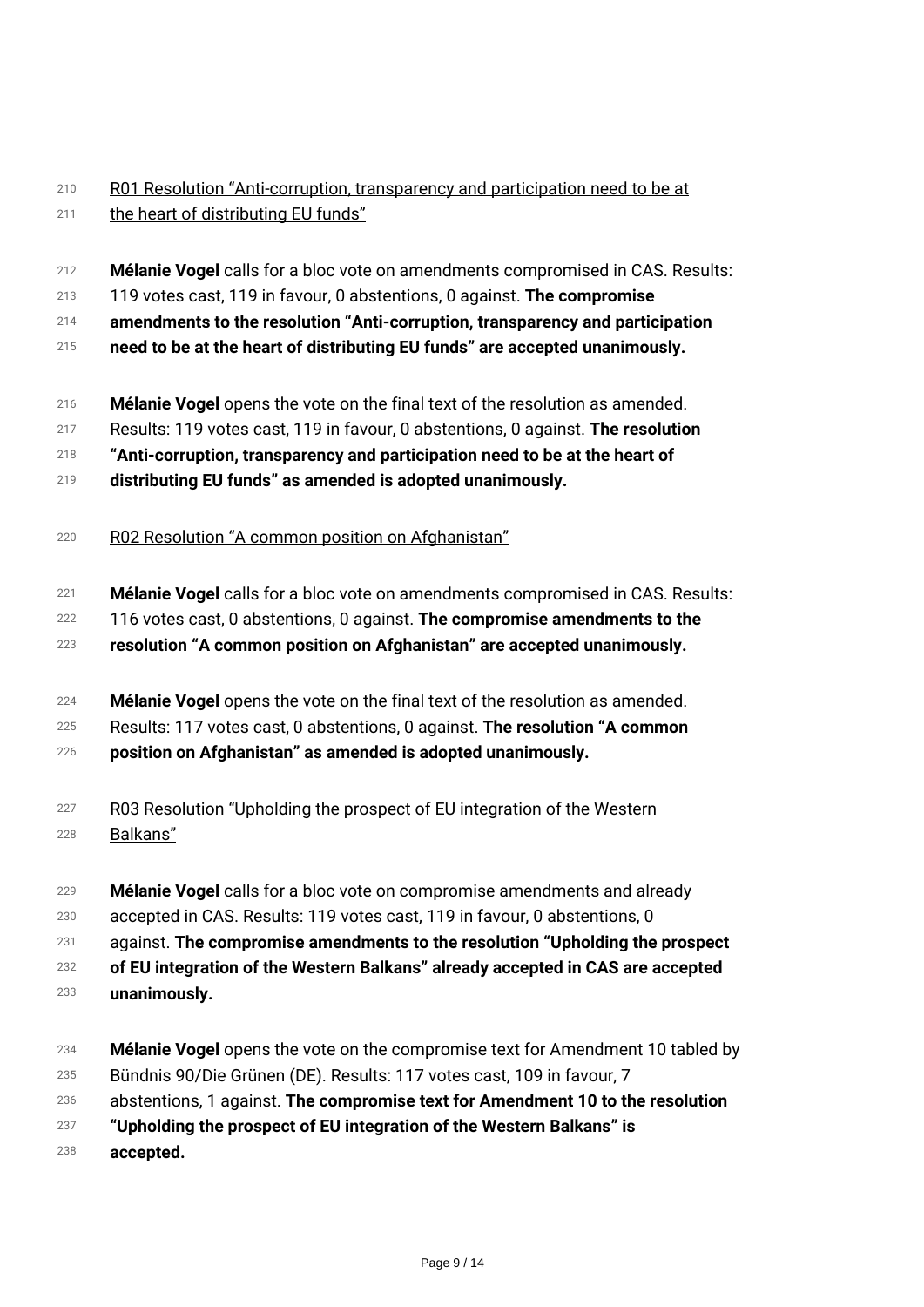- *239 Mélanie Vogel opens the vote on the compromise text for Amendment 14 tabled by*
- *240 GroenLinks (NL). Results: 118 votes cast, 103 in favour, 11 abstentions, 4*
- *241 against. The compromise text for Amendment 14 to the resolution "Upholding the*
- *242 prospect of EU integration of the Western Balkans" is accepted.*
- *243 Mélanie Vogel mentions that, as both amendments have been accepted, the*
- *244 decision of the Bulgarian Greens to opt out is noted in the resolution and in*
- *245 these official Council minutes.*
- *246 Mélanie Vogel opens the vote on the final text of the resolution as amended.*
- *247 Results: 115 votes cast, 113 in favour, 1 abstention, 1 against. The resolution*
- *248 249 "Upholding the prospect of EU integration of the Western Balkans" as amended is adopted.*
- *250 251 R04 Resolution "Future relations with Russia must be based on values, the rule of law and fundamental rights"*
- *252 Mélanie Vogel calls for a bloc vote on amendments compromised in CAS. Results:*
- *253 116 votes cast, 115 in favour, 1 abstention, 0 against. The compromise*
- *254 amendments to the resolution "Future relations with Russia must be based on*
- *255 values, the rule of law and fundamental rights" are accepted.*
- *256 Mélanie Vogel opens the vote on the final text of the resolution as amended.*
- *257 Results: 110 votes cast, 110 in favour, 0 abstentions, 0 against. The resolution*
- *258 "Future relations with Russia must be based on values, the rule of law and*
- *259 fundamental rights" as amended is adopted unanimously.*
- *<sup>260</sup> R05 Resolution "European solidarity for Lebanon"*
- *261 Mélanie Vogel calls for a bloc vote on amendments compromised in CAS. Results:*
- *262 108 votes cast, 108 in favour, 0 abstentions, 0 against. The compromise*

*263 amendments to the resolution "European solidarity for Lebanon" are accepted*

- *264 unanimously.*
- *265 Mélanie Vogel opens the vote on the final text of the resolution as amended.*
- *266 Results: 110 votes cast, 110 in favour, 0 abstentions, 0 against. The resolution*
- *267 "European solidarity for Lebanon" as amended is adopted unanimously.*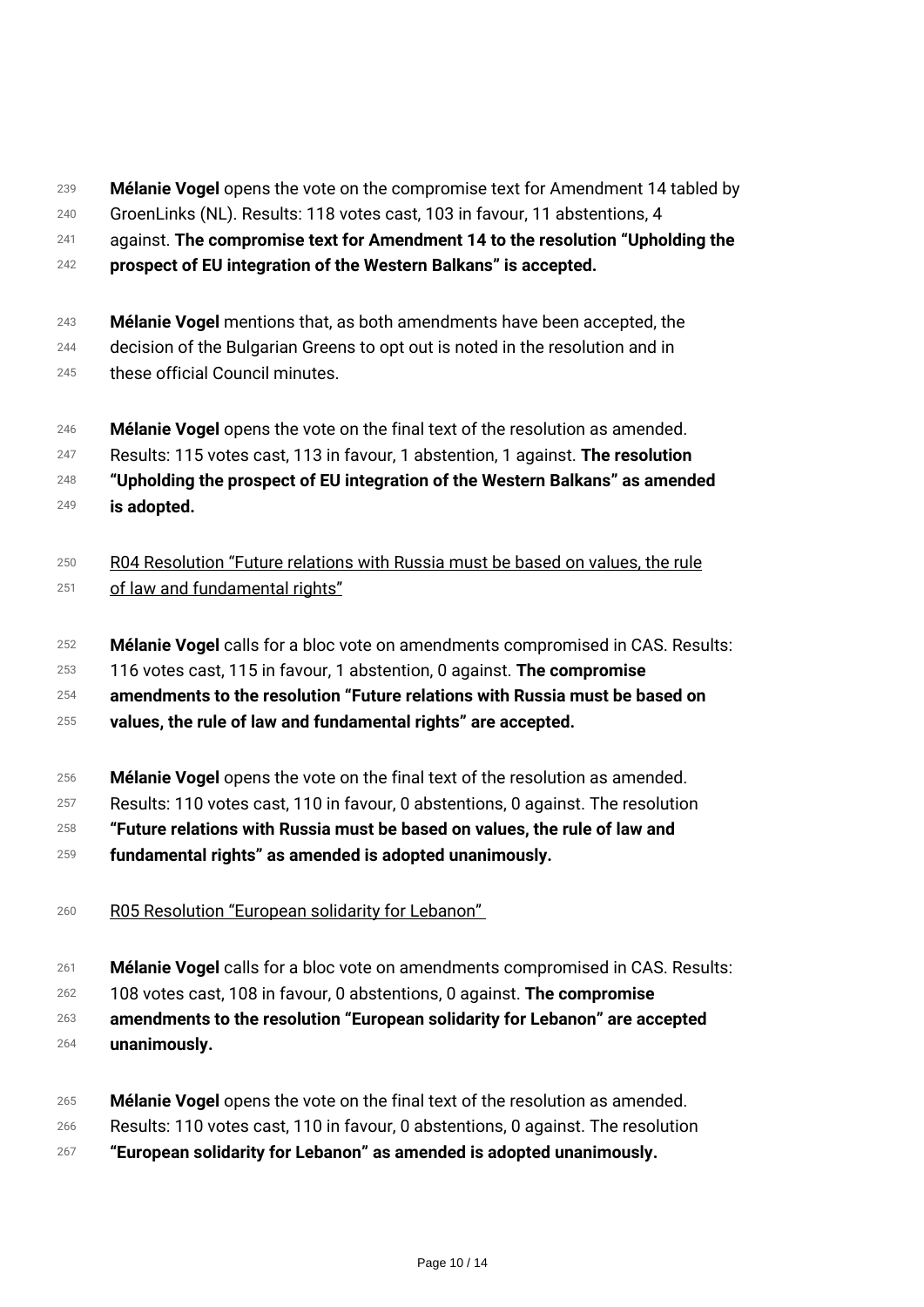## *<sup>268</sup> R06 Resolution "Fortress Europe? No thanks!"*

| 269 | Mélanie Vogel calls for a bloc vote on amendments compromised in CAS. Results:   |
|-----|----------------------------------------------------------------------------------|
| 270 | 118 votes cast, 113 in favour, 5 abstentions, 0 against. The compromise          |
| 271 | amendments to the resolution "Fortress Europe? No thanks!" are accepted.         |
| 272 | Mélanie Vogel opens the vote on the final text of the resolution as amended.     |
| 273 | Results: 118 votes cast, 113 in favour, 5 abstentions, 0 against. The resolution |
| 274 | "Fortress Europe? No thanks!" as amended is adopted.                             |
| 275 | R07 Resolution "European leadership for global climate action"                   |
| 276 | Mélanie Vogel calls for a bloc vote on amendments compromised in CAS. Results:   |
| 277 | 118 votes cast, 118 in favour, 0 abstentions, 0 against. The compromise          |
| 278 | amendments to the resolution "European leadership for global climate action"     |
| 279 | are accepted unanimously.                                                        |
| 280 | Mélanie Vogel opens the vote on the final text of the resolution as amended.     |
| 281 | Results: 118 votes cast, 118 in favour, 0 abstentions, 0 against. The resolution |
| 282 | "European leadership for global climate action" as amended is adopted            |
| 283 | unanimously.                                                                     |
| 284 | R08 Resolution "Building resilient Green municipalities of the future"           |
| 285 | Mélanie Vogel calls for a bloc vote on amendments compromised in CAS. Results:   |
| 286 | 115 votes cast, 115 in favour, 0 abstentions, 0 against. The compromise          |
| 287 | amendments to the resolution "Building resilient Green municipalities of the     |
| 288 | future" are accepted unanimously.                                                |
| 289 | Mélanie Vogel opens the vote on the final text of the resolution as amended.     |
| 290 | Results: 107 votes cast, 107 in favour, 0 abstentions, 0 against. The resolution |
| 291 | "Building resilient Green municipalities of the future" as amended is            |
| 292 | adopted unanimously.                                                             |

*293 294 R09 Resolution "Towards better implementation of European environmental legislation"*

*<sup>295</sup> Mélanie Vogel calls for a bloc vote on amendments compromised in CAS. Results:*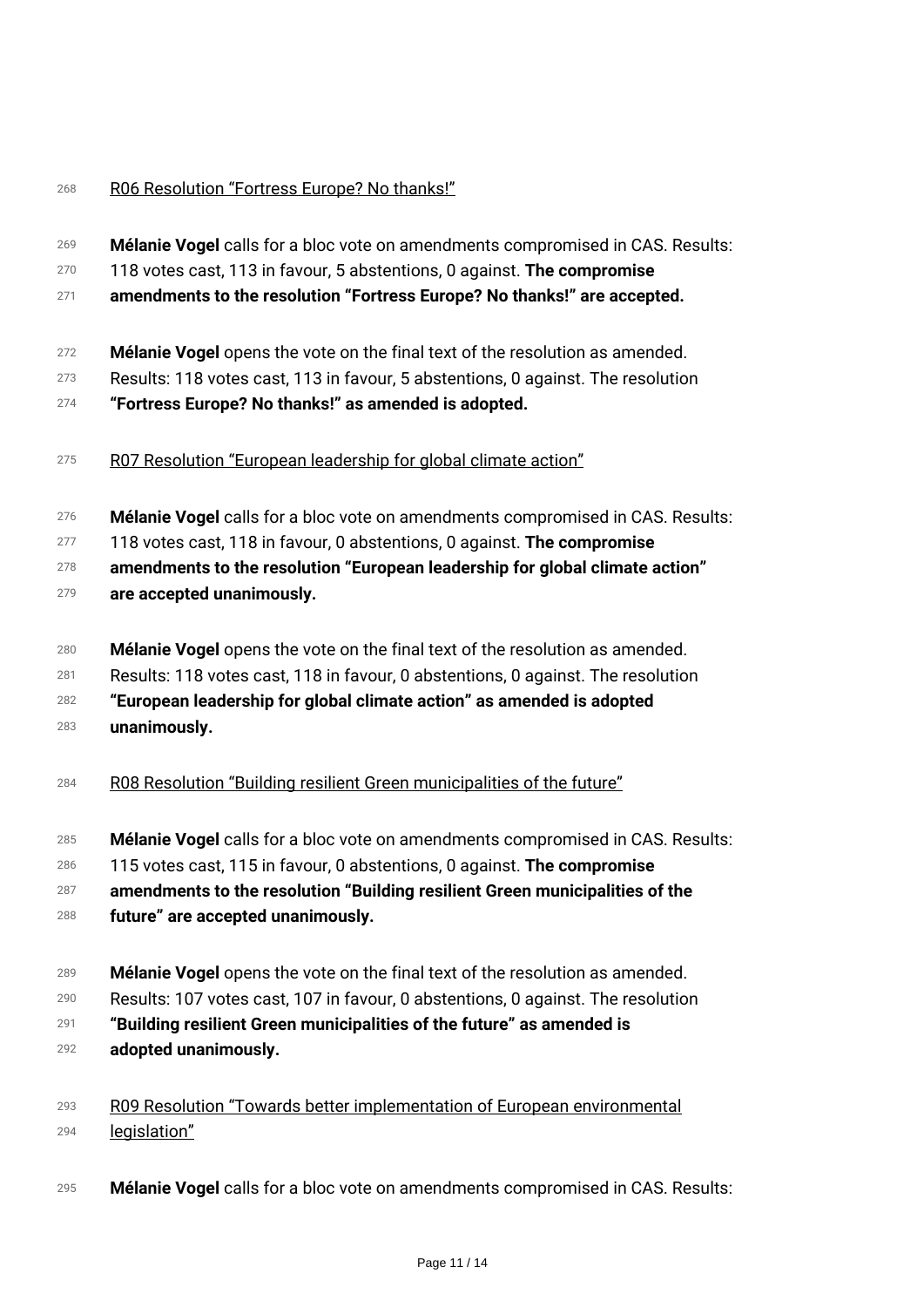#### *296 297 298 117 votes cast, 113 in favour, 4 abstentions, 0 against. The compromise amendments to the resolution "Towards better implementation of European environmental legislation" are accepted.*

*299 Mélanie Vogel opens the vote on the final text of the resolution as amended.*

*300 Results: 114 votes cast, 113 in favour, 1 abstention, 0 against. The resolution*

*301 302 "Towards better implementation of European environmental legislation" as amended is adopted.*

#### *303 304 R10 Resolution "ENERGY POVERTY: A just energy transition of European regions means energy poverty eradication"*

- *305 Mélanie Vogel calls for a bloc vote on amendments compromised in CAS. Results:*
- *306 115 votes cast, 115 in favour, 0 abstentions, 0 against. The compromise*
- *307 amendments to the resolution "ENERGY POVERTY: A just energy transition of*
- *308 European regions means energy poverty eradication" are accepted unanimously.*
- *309 Mélanie Vogel opens the vote on the final text of the resolution as amended.*
- *310 Results: 115 votes cast, 115 in favour, 0 abstentions, 0 against. The resolution*
- *311 "ENERGY POVERTY: A just energy transition of European regions means energy*
- *312 poverty eradication" as amended is adopted unanimously.*
- *313 R11 Resolution "For an industrial role for electric cars serving the climate,*
- *314 employment, the environment and social justice"*
- *315 Mélanie Vogel calls for a bloc vote on amendments compromised in CAS. Results:*
- *316 116 votes cast, 116 in favour, 0 abstentions, 0 against. The compromise*
- *317 amendments to the resolution "For an industrial role for electric cars serving*

*318 the climate, employment, the environment and social justice" are accepted*

- *319 unanimously.*
- *320 Mélanie Vogel opens the vote on the final text of the resolution as amended.*
- *321 Results: 117 votes cast, 117 in favour, 0 abstentions, 0 against. The resolution*
- *322 "For an industrial role for electric cars serving the climate, employment, the*
- *323 environment and social justice" as amended is adopted unanimously.*

#### *324 325 R12 Emergency resolution "End the humanitarian crisis on the Polish-Belarusian border"*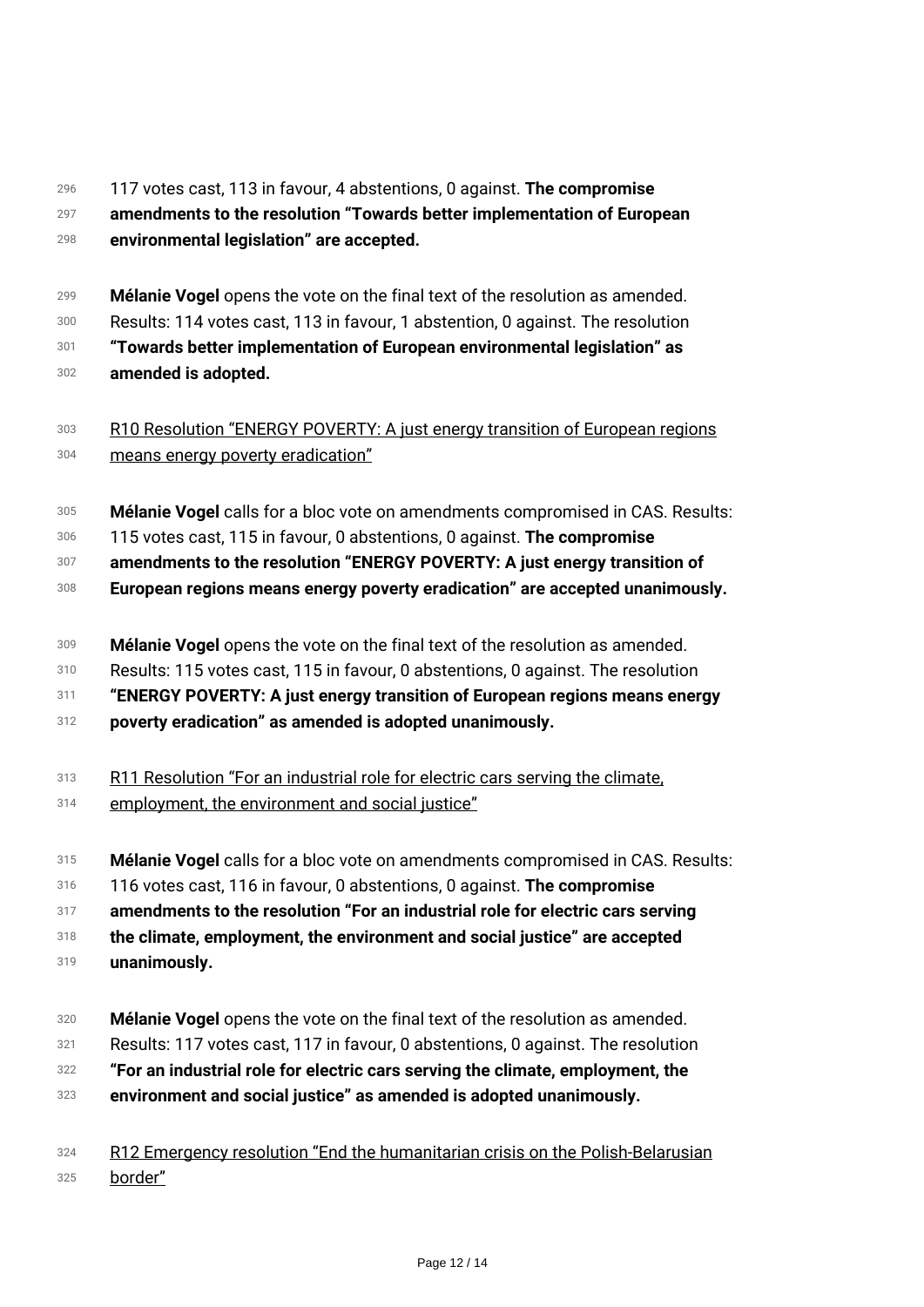- *326 Mélanie Vogel calls for a bloc vote on amendments compromised in CAS. Results:*
- *327 116 votes cast, 116 in favour, 0 abstentions, 0 against. The compromise*
- *328 amendments to the emergency resolution "End the humanitarian crisis on the*
- *329 Polish-Belarusian border" are accepted unanimously.*
- *330 Mélanie Vogel opens the vote on the final text of the resolution as amended.*
- *331 Results: 117 votes cast, 116 in favour, 1 abstention, 0 against. The resolution*
- *332 333 "End the humanitarian crisis on the Polish-Belarusian border" as amended is adopted.*
- *334 335 Mélanie Vogel concludes by thanking all delegates for the very cooperative work and gives the floor back to Mar Garcia.*
- *336 337 It is remarked a posteriori that two votes of the Green Party of England and Wales (UK), out of the allocated 8, could not be counted throughout most of the*
- *338 voting session due to technical issues.*
- *<sup>339</sup> Closing speech*
- *<sup>340</sup> Speaker*
- *<sup>341</sup> Mar Garcia, EGP Secretary General (Spain)*
- *342 Mar Garcia encourages delegates to join the online get-together organised by*
- *343 Ville Elonheimo (Finland), and she announces that the next EGP Congress is*
- *344 taking place on 2-4 December 2022, with the location yet to be confirmed.*
- *345 She thanks the participants for joining the online Council and the EGP staff for*
- *346 the great work of organising it. She reiterates the commitment of the European*
- *347 Greens to support the political endeavour of EGP member party LMP and partner*
- *348 Parbeszéd in Hungary, whom she also thanks for their efforts in preparing the*
- *349 physical Council.*
- *350 Mar Garcia states that two major events took place in the Green world in the*
- *351 last few months: COP26 and the German Greens' government agreement, for which*
- *352 she congratulates the party and that the coalition in Germany will be very*
- *353 significant for Greens everywhere.*